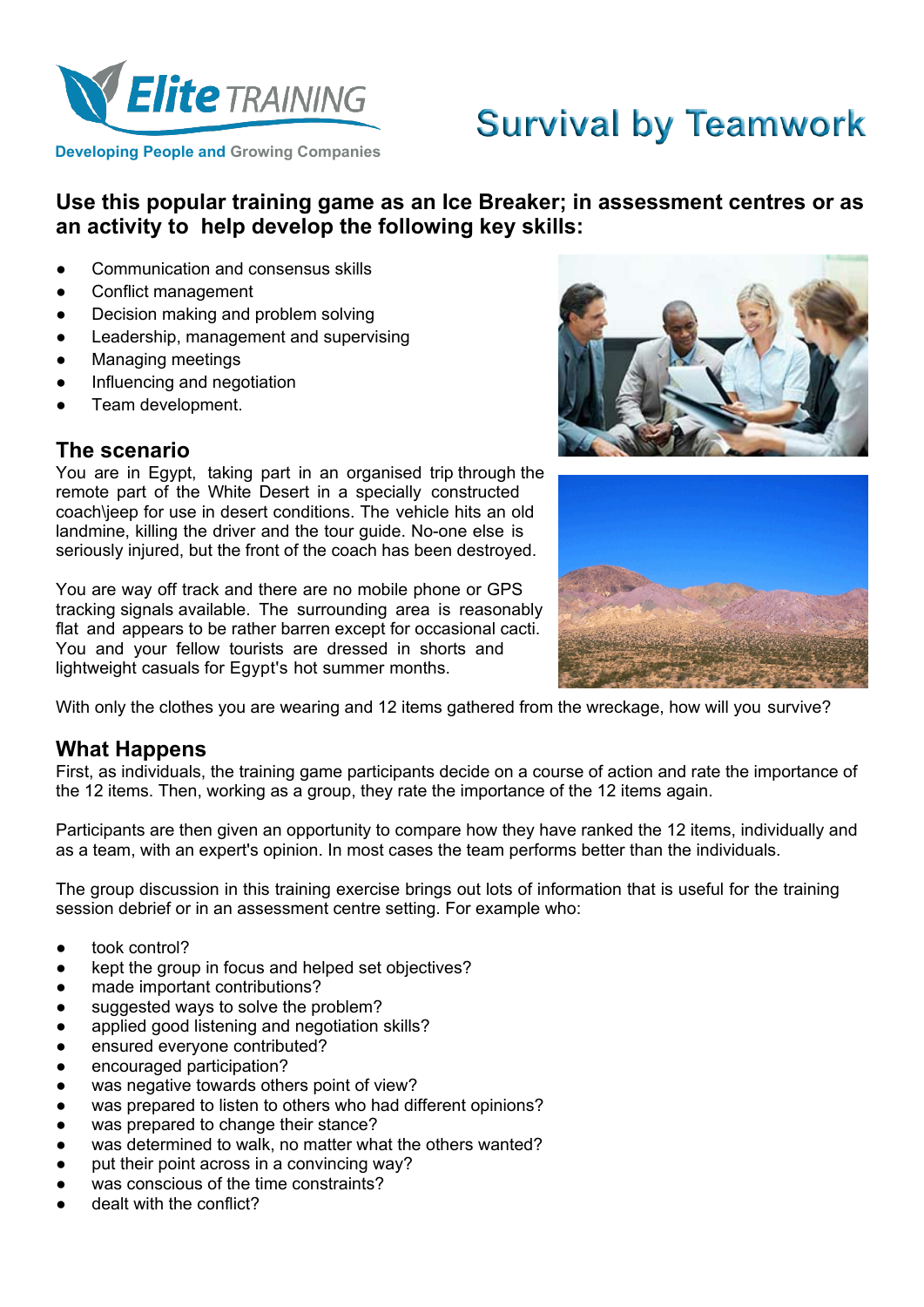# **Some of the training areas covered by this game**

#### **Using this training game for assessment centres**

Ideal for assessment centres, this training game provides lots of opportunity for assessors to gauge participants' performance against a range of skills criteria, providing a comprehensive and balanced picture of each participant's team working abilities.

#### **Communication**

Listening skills and influencing are key to this activity. There will be an exchange of ideas, feelings, intentions, attitudes, expectations and perceptions - all important areas for effective communication.

#### **Conflict management**

Participants invariably choose different solutions in response to this situation, so conflict develops. Sometimes a participant will say "I don't care what the rest of you are going to do, I am going to  $\dots$ . How does each participant deal with the conflict?



All participants need to work together to find a mutually acceptable solution (rather than producing a "wethey" situation). They will discover that a key positive of achieving consensus is that no member feels violated or ignored; this results in higher-quality decision making and stronger commitment to the agreed solution.

#### **Decision making and problem solving**

Here are just a few of the many questions participants in the training game will have to answer:

- Should they go for help or should they stay?
- What is our strategy survival or rescue?
- What items are important for these?
- What are the best options for solving this?
- What should we do when half the group have prioritised an item and the other half want another item?
- We are running out of time; how can we achieve the best result in the time left?

#### **Influencing and negotiation**

Participants will have different ideas and priorities, but as a team they will need to agree on these. If they fail to negotiate a successful solution, lives can left lost! Much negotiation and influencing will be required.

#### **Leadership, management and supervising**

If the participants do not choose a leader/chairperson, there is a need for a natural leader to evolve and take charge. Otherwise they will run out of time and bad decisions will be made. The leader also has to:

- Create a positive, informal atmosphere
- Agree common objectives, targets and standards
- Co-ordinate the teams efforts and provide direction
- Ensure that all team members actively contribute to achieving these goals
- Ensure open communication
- Set an example and managed time effectively
- Supported and motivated.

#### **Managing Meetings**

This training resource is excellent for demonstrating how and how not to chair a meeting effectively, providing useful insight not just for the group leader, but for all participants.

#### **Team Development**

The team will benefit from working on this activity and a debrief which will ask questions such as:

- How do you feel you handled the exercise?
- How well did you organize yourselves at the beginning?
- Did you have a strategy? Did it work? If not, why not?
- What barriers to communication were present?
- What went well for you?
- What did your team do well?
- Where could your team do better?
- What are the key learning points that you can take back in the workplace?